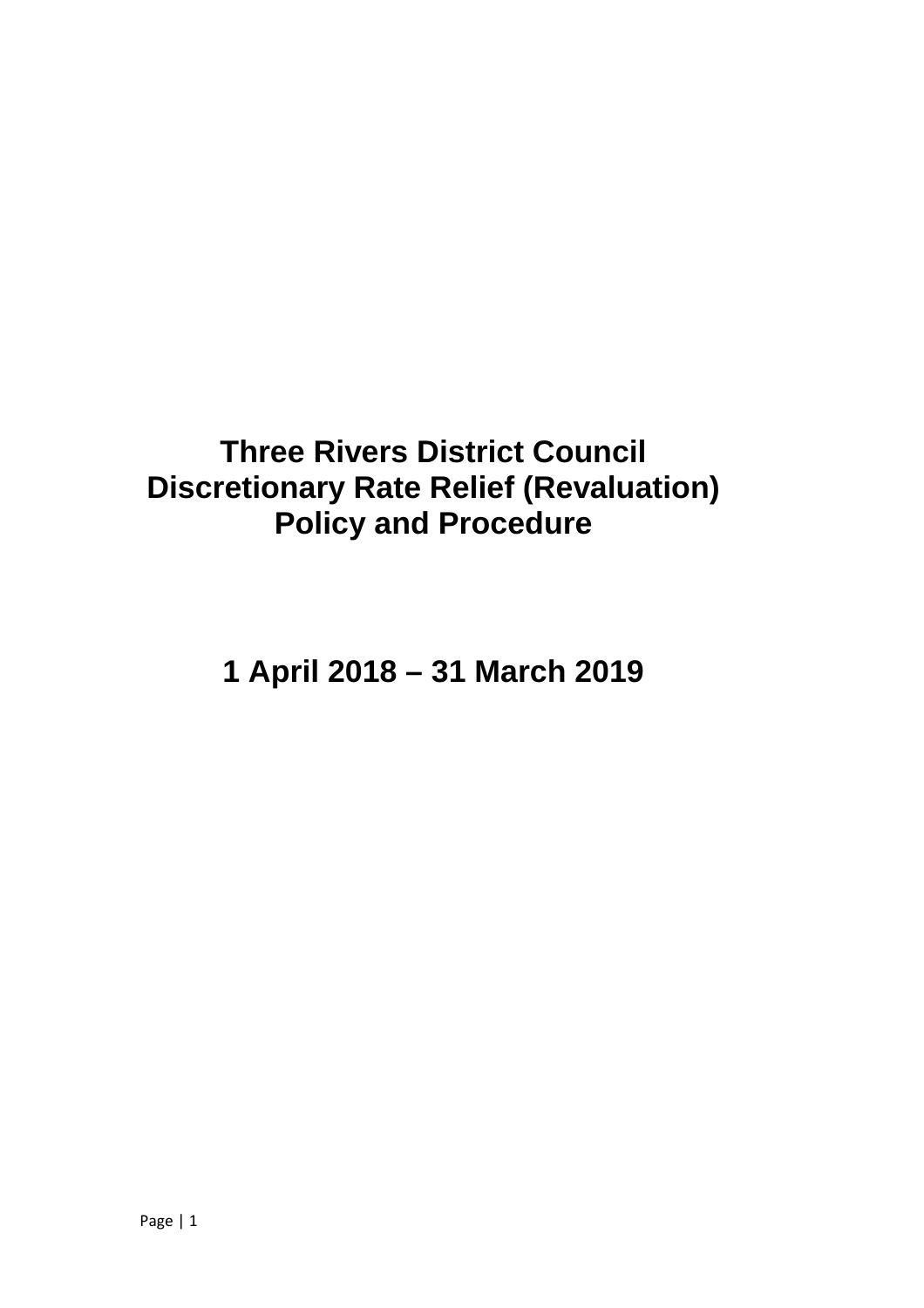# **POLICY**

- Background
- Policy
- Statement of Objectives
- Granting Relief
- Change of circumstances
- Length of Relief
- Application process
- Appeals process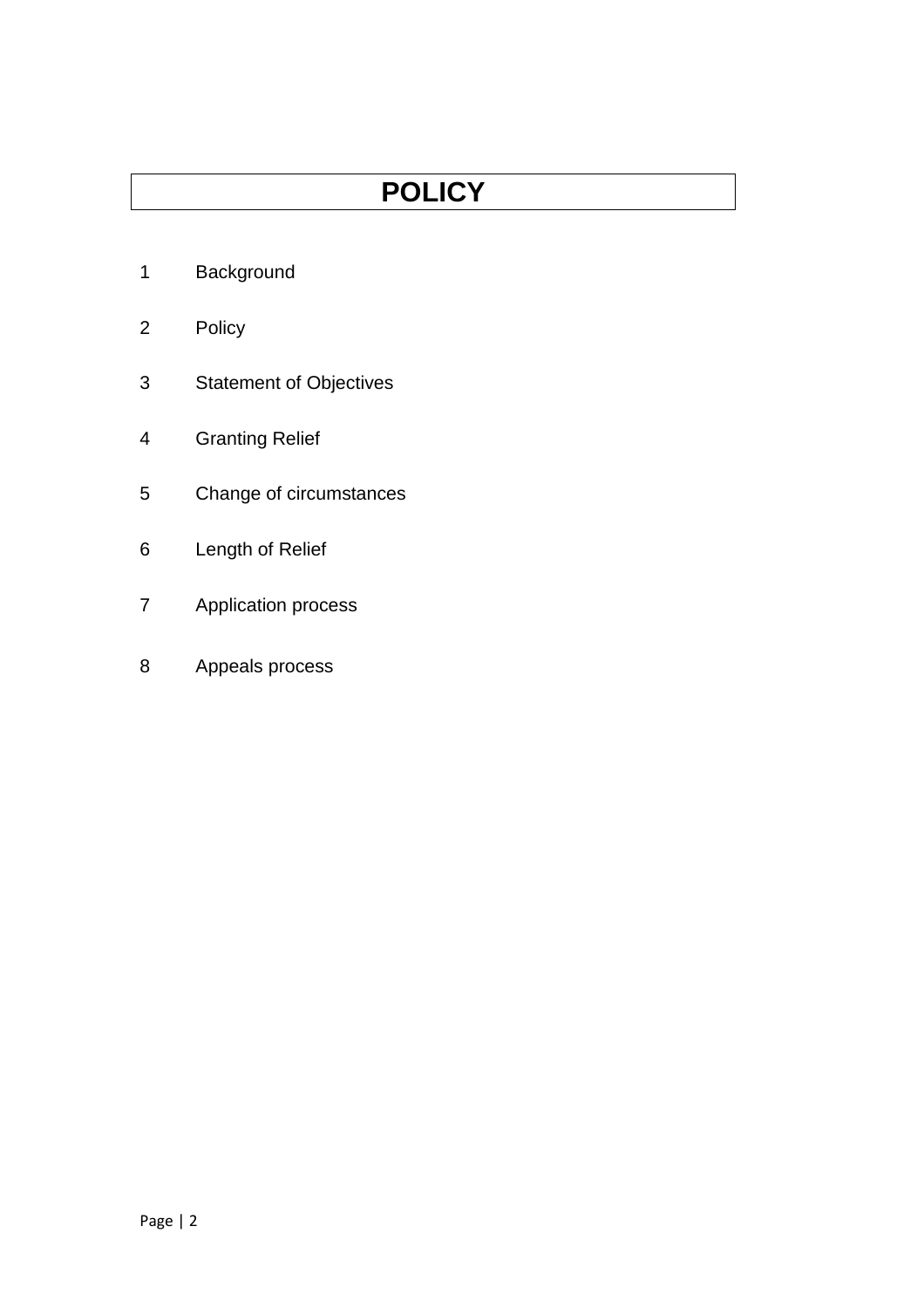# **1 BACKGROUND**

- 1.1 The 2017 revaluation of all non-domestic rate properties came into force on 1 April 2017. The rateable values of the properties in the rating list are based on rental levels from 1 April 2015. The previous revaluation which came into force on 1 April 2010 was based on rental levels from 1 April 2008.
- 1.2 In the Spring Budget the Chancellor announced three measures to help reduce the impact of business rate increases from April 2017:
	- Supporting Small Businesses
	- New Business Rate Relief Scheme for Pubs
	- New Discretionary Relief Scheme
- 1.3 Supporting small business rate relief was introduced for businesses facing very large percentage increases in their rate bills due to the loss of small business rates relief.
- 1.4 The new relief scheme for pubs provides a discount of £1,000 for pubs with a rateable value of less than £100,000.
- 1.5 The Chancellor announced that the Government would make available a discretionary fund of £300 million, over four years from 2017/18, to support those businesses that face the steepest increases in their business rates bills as a result of the revaluation.

### **2 POLICY**

The purpose of this policy is to specify how the Revenues Service will operate the 2018/19 scheme

### **3 STATEMENT OF OBJECTIVES**

3.1 The Revenues Service will grant discretionary rate relief (revaluation) to all organisations who meet the qualifying criteria as specified in this policy.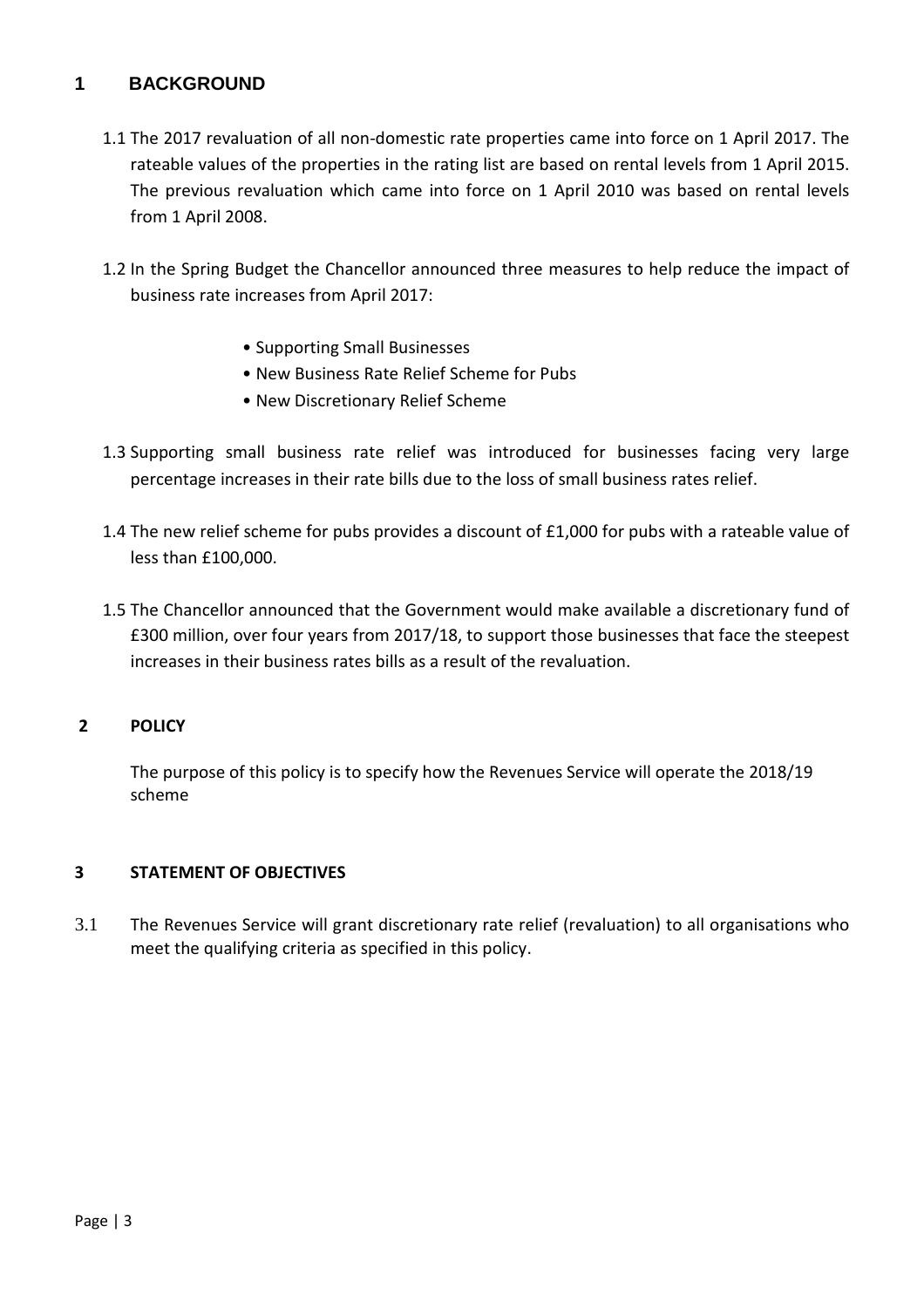### **4 GRANTING RELIEF**

4.1 In deciding whether to grant relief, the organisation applying for relief must first meet the qualifying criteria.

| <b>Qualifying criteria:</b><br>RV                 | RV lower than £200,000                                                                                                      |
|---------------------------------------------------|-----------------------------------------------------------------------------------------------------------------------------|
| <b>Qualifying criteria:</b><br>Increase           | Increase greater than 12.5% as a result of<br>revaluation, after all reliefs and must be as a<br>result of the revaluation. |
| <b>Qualifying criteria:</b><br>Status of property | Occupied only.                                                                                                              |

4.2 The organisations below have been excluded from the policy:-

- **multinational/international organisations**
- **solicitors/lawyers**
- **estate agents**
- **public houses/nightclubs**
- **public sector owned buildings**
- **NHS owned buildings/Drs Surgeries**
- **Petrol/filling stations**
- **Banks/financial institutions**
- **Organisations with multiple assessments**

### **5 Change in circumstances**

- 5.1. Awards will not be adjusted unless there is a change in circumstances
- 5.2. The table below illustrates the action that will be taken should there be a change.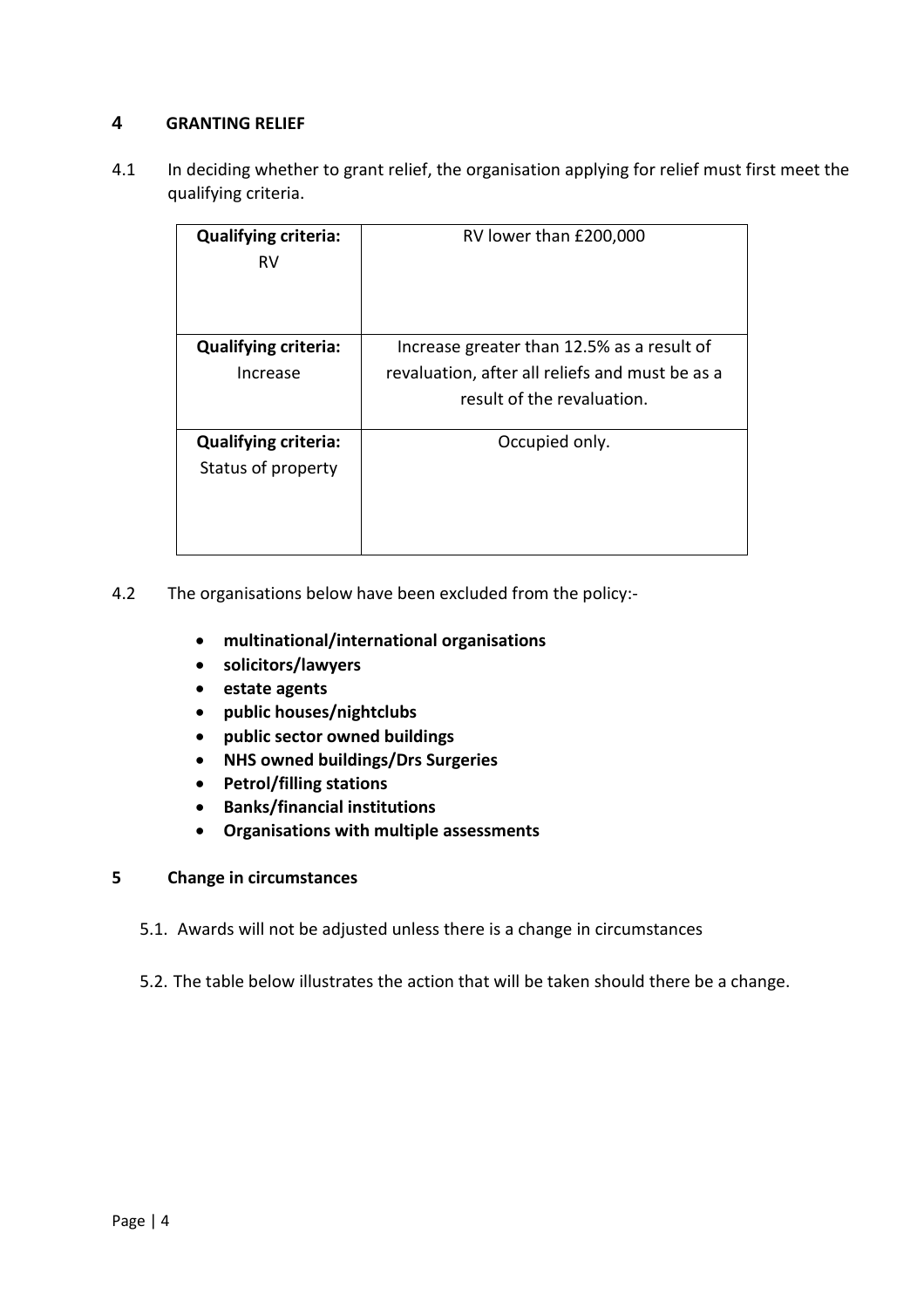| What happens when    | If RV reduces leading to a less than 12.5%         |
|----------------------|----------------------------------------------------|
| the RV goes down (A) | increase on 2016/17 then all DRR removed.          |
| What happens when    | If RV reduces but retains an increase in excess of |
| the RV goes down (B) | 12.5%, - recalculate entitlement based on initial  |
|                      | allocation.                                        |
| What happens if RV   | Nothing $-$ award remains the same                 |
| goes up              |                                                    |
| New occupier         | DRR ends - pro rata award to original              |
|                      | applicants occupation                              |
| Property becomes     | DRR ends- pro rata award to original applicants    |
| empty                | occupation                                         |
|                      |                                                    |

### **6 Length of award**

- 6.1. Awards will be made for the financial year 2018 2019 or until
	- a change of owner
	- the property becomes empty
	- change in RV excludes from entitlement

### **7 Application Process**

- 7.1. A simple application form will be sent to those organisations identified as meeting the criteria for an award.
- 7.2. The form will require an organisation for declare that they are below State Aid levels and meet the criteria
- 7.3. Upon receipt of the signed application form awards will be granted.

### **8 Review and Appeals process**

- 8.1. Section 47 of the Local Government Act 1988 does not require there to be an appeals process
- 8.2. However to ensure that the policy is applied in a transparent manner there will be a review process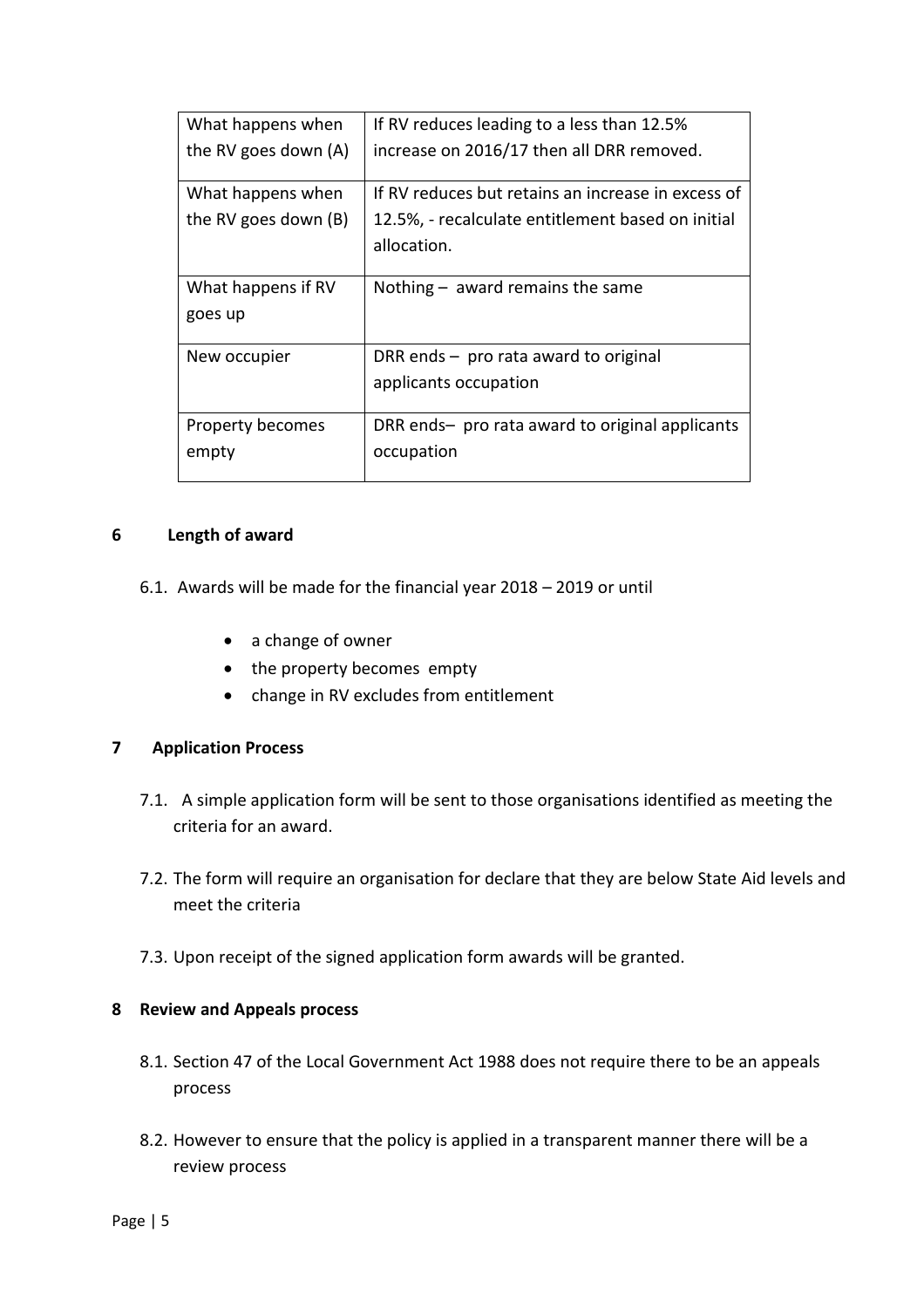- 8.3. Organisations will be able to make representations to the Head of Revenues & Benefit who will review the decision made
- 8.4. The Head of Revenues & Benefit's decision will be final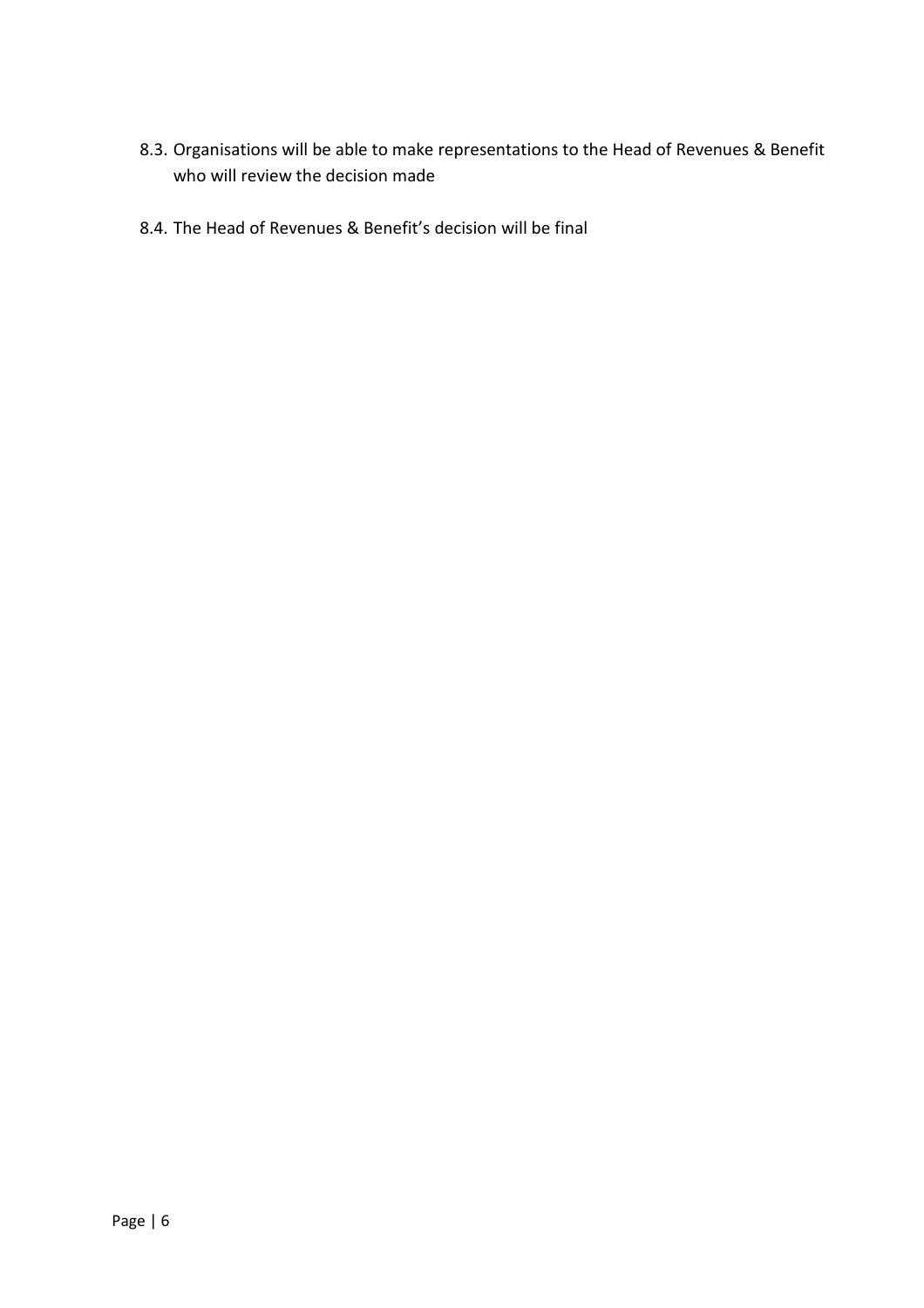- 4.15 The Revenues Service will review the applying organisation's most recent accounts to gain a clear understanding of their current financial status. If they are seen to have available unrestricted funds and a rolling profit year on year, it will be more than likely that the application will be refused. If however they have, for example, only limited grant funding and operate on a low income or a loss, relief may be granted. We will generally review the following :
	- reviewing the last three years accounts
	- identifying surpluses on the organisations balance sheet
	- whatfunds are "restricted"
- 4.16 Applications submitted will not be affected by any previous awards of relief made to the organisation and will be judged on the current financial year only.
- 4.17 Ratepayers will be informed of the outcome of their application, whether successful or unsuccessful, by letter. If an organisation does not accept the amount awarded as being correct or that their application has been refused, they have the right of appeal against the decision. A Senior Officer w ll review the first award or refusal and come to a conclusion as to whether the appeal should be upheld or refused.
- 4.19 As a billing authority, the Council must consider the financial effects of decisions to grant relief to any organisation. It has a commitment to constituents to ensure that the funding it provides to organisations will have direct benefits for the community.
- 4.20 If an organisation is seen to have available "unrestricted funds" and the balance sheet and/or the operating statement show the organisation to have surplus funds with which it can pay their liability, it will be more likely that the application will be refused.

# **5 CHANGE OF CIRCUMSTANCES**

- 5.1 If an organisation has a change of circumstances within the financial year, the Council must be notified and appropriate action taken.
- 5.2 A review of a previous decision can be made on the basis of the new application and information provided.

### **6 LENGTH OF RELIEF**

- 6.1 In all cases, the Discretionary Rate Relief will only be granted for one financial year.
- 6.2 Relief will be granted from the  $1<sup>st</sup>$  of April of the applying year, until the 31<sup>st</sup> of March of that financial year.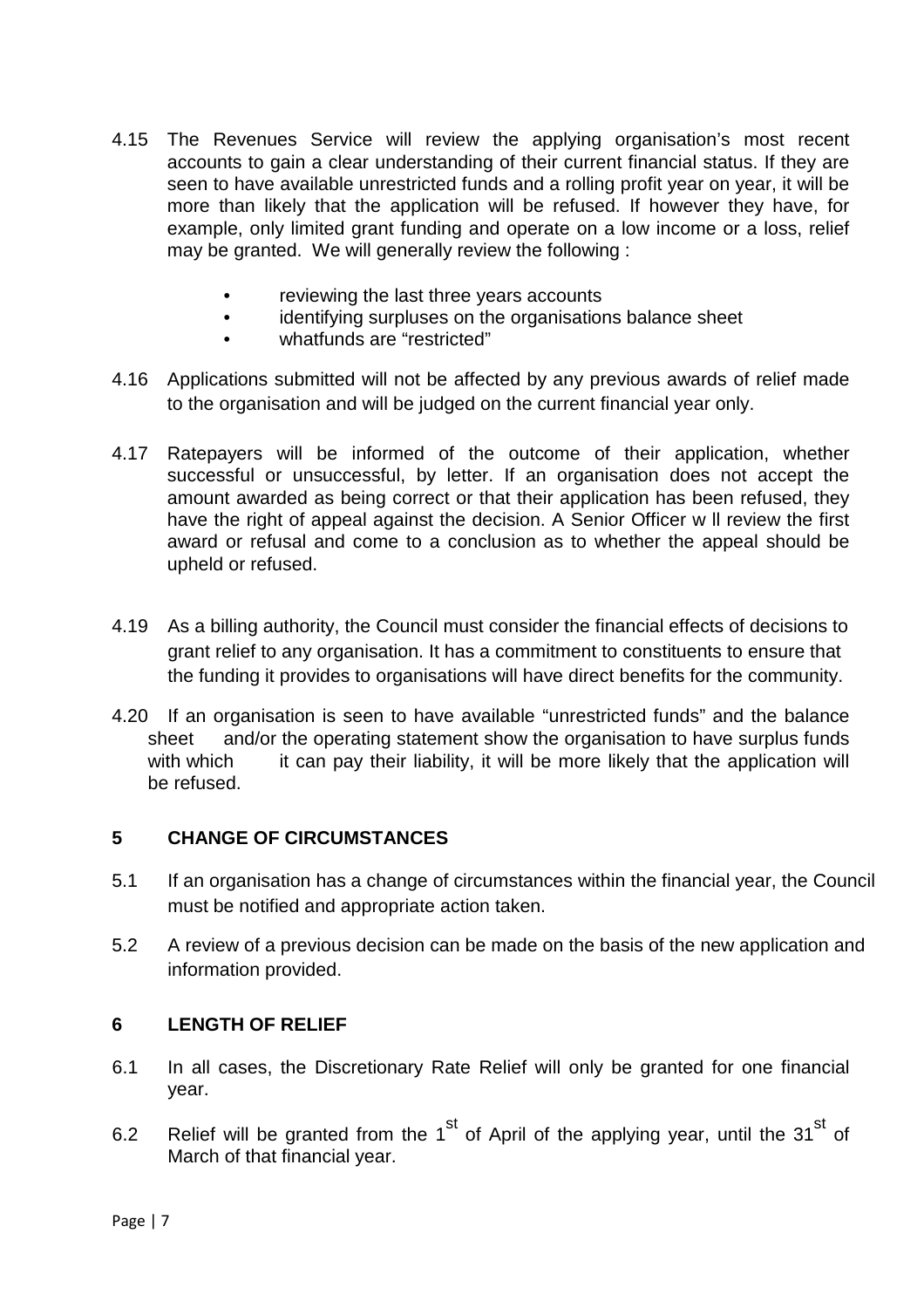- 6.3 A review of the Discretionary Rate Relief granted will be undertaken on a yearly basis. A new application form and evidence will need to be submitted by the organisations concerned. The relief will remain on the account unless the new application is refused, then the relief will be removed from the beginning of that financial year and a bill issued for the full year's liability of Non-Domestic Rates.
- 6.4 The fact that charitable and non-profit organisations have been previously unsuccessful will be no bar to their being able to submit new applications for Discretionary Rate Relief at the beginning of each financial year.

# **7 BACKDATING**

- 7.1 An application for Discretionary Rate Relief cannot be made more than six months after the financial year to which it relates.
- 7.2 Applications received after the  $1<sup>st</sup>$  of October can only be considered for relief in the financial year which they are received.
- 7.3 When an application for the previous financial year is received before the  $1<sup>st</sup>$  of October, the organisation must provide reasons as to why an application was not made earlier. These circumstances will be taken into account when considering the granting of relief for a back-dated period.

### **8 PUBLICITY**

8.1 The Revenues Service will publicise the Charitable Discretionary Rate Relief scheme. A copy of this policy statement will be made available for inspection and will be posted on the Council's website.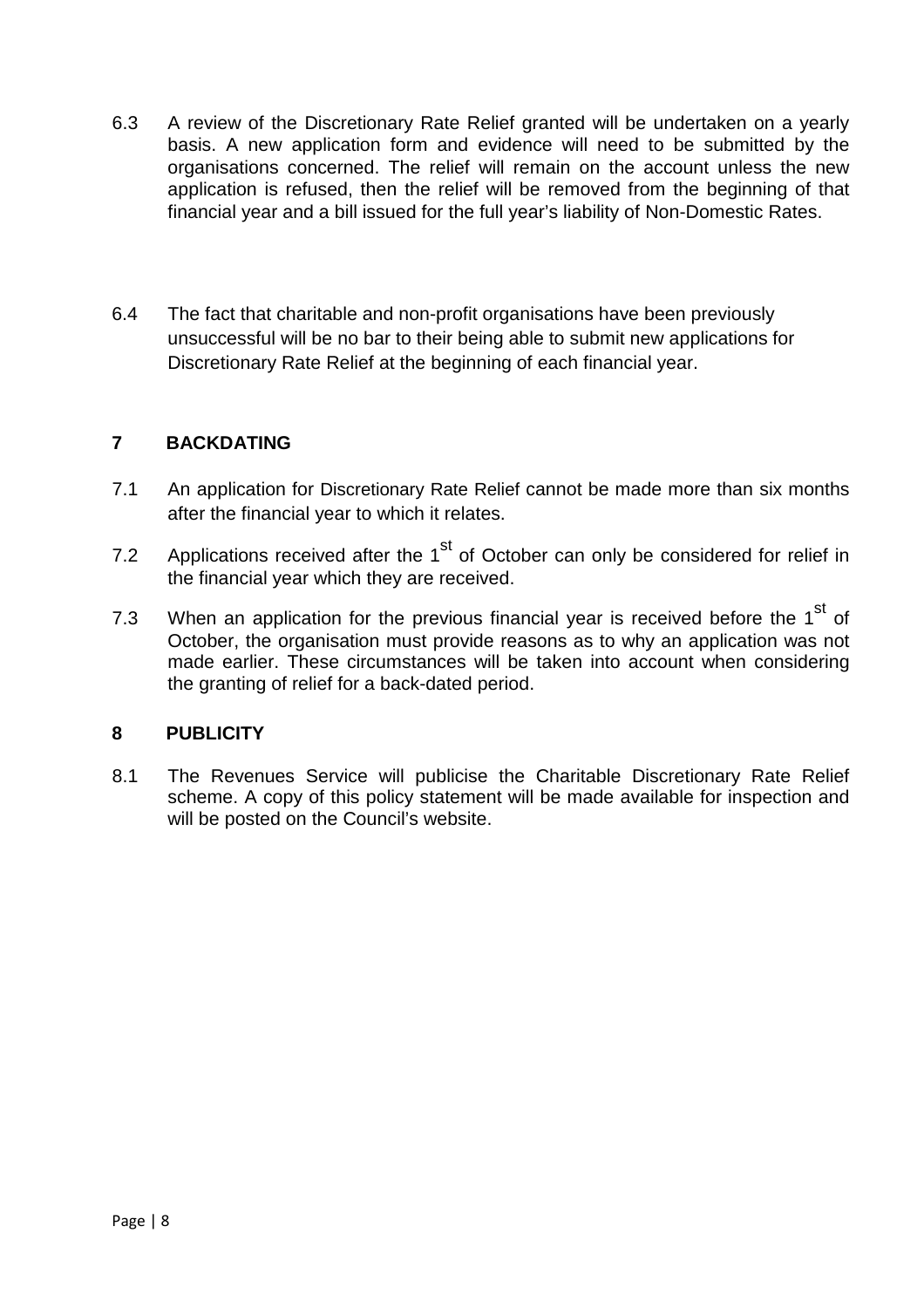# **Procedure for Administering**

# **National Non Domestic Rate Relief**

# **PROCEDURE**

- Who can apply for Discretionary Rate Relief?
- Qualifying criteria
- 11 How does an organisation apply for Discretionary Rate Relief?
- How do we receive Discretionary Rate Relief applications?
- How are Discretionary Rate Relief applications dealt with?
- Organisation granted Discretionary Rate Relief
- Organisation not granted Discretionary Rate Relief
- Keeping a record of Grants
- The right to Appeal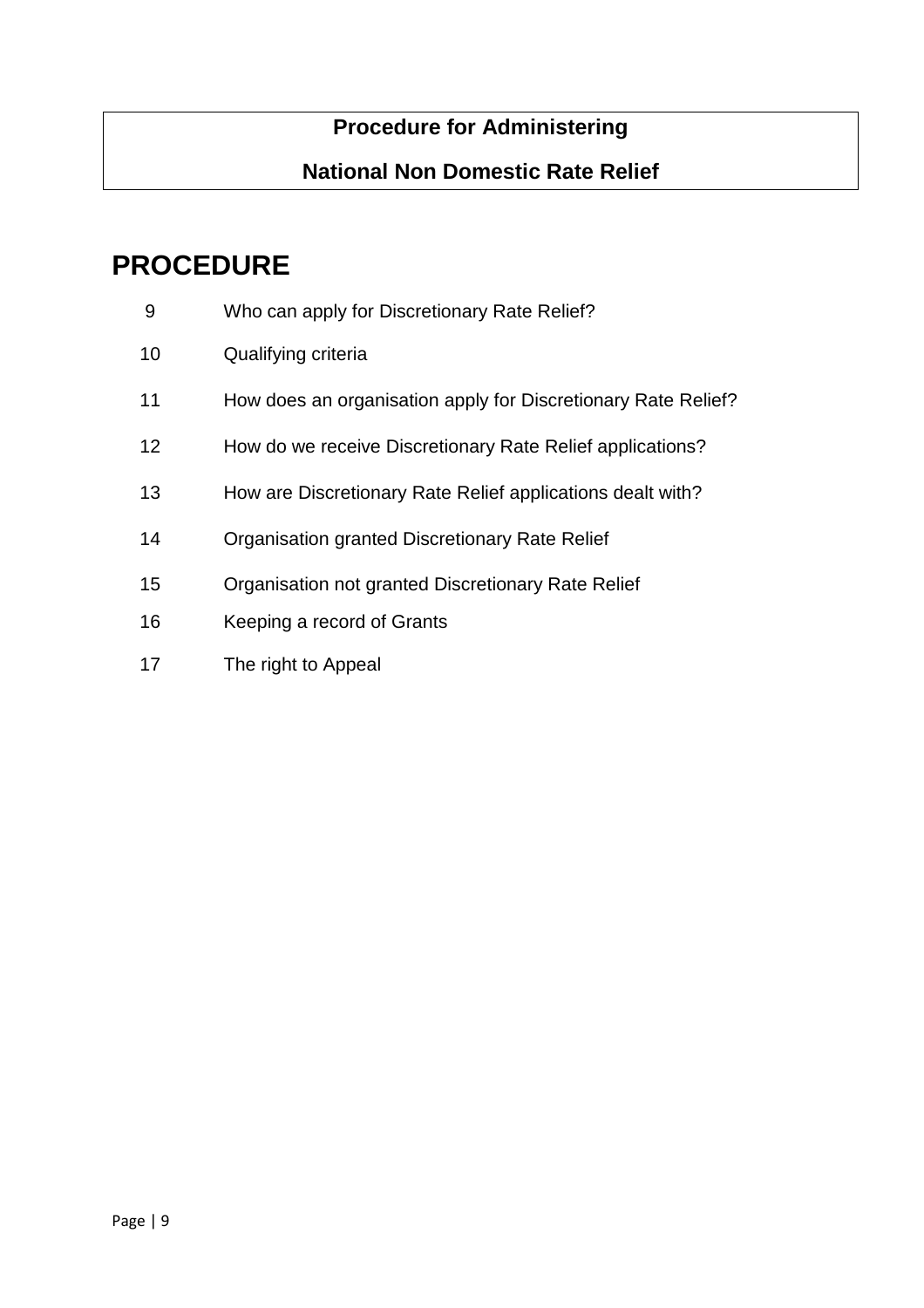# **PROCEDURES**

### **9. WHO CAN APPLY FOR CHARITABLE DISCRETIONARY RATE RELIEF?**

- 9.1 The Local Government Finance Act 1988– Permits the billing authority to grant discretionary relief to charities and other organisations of prescribed types.
- 9.2 Qualifying Categories:
	- *An organisation already receiving 80% Mandatory Relief*
	- *Charitable and non-profit organisations not entitled to Mandatory Relief for example:* 
		- *a) Exempt or Excepted Organisations*
		- *b) Community Amateur Sports Club*
		- *c) Friendly and Industrial and Provident Societies*

### **10. Qualifying Criteria**

- 10.1 Property wholly or mainly used for charitable purposes, which is occupied by a registered charity or charity shop. Under Section 64(10) of The Local Government Finance Act 1988 – 'A hereditament is to be treated as being wholly or mainly used for charitable purposes at any time, at the time, it is wholly or mainly used for the sale of goods donated to a charity and the proceeds of the sale of the goods (after any deduction of expenses) are applied for the purposes of the charity.'
- 10.2 Property, all or part of which is occupied for the purposes of a non-profit making:
	- *institution or other organisation whose main objects are philanthropic or religious or concerned with social welfare, science, literature or the fine arts; or*
	- *club, society or other organisation and is used for the purposes of recreation.*
- 10.3 Conditions regarding an occupied hereditament are:
	- *The Ratepayer is a charity or trustees for a charity, and the hereditament is wholly or mainly used for charitable purposes; or*
	- *The hereditament is not an excepted hereditament, and all or part of it is occupied for the purposes of one or more institutions or other organisations none of which is established or conducted for profit and each of whose main objects are charitable or are otherwise philanthropic or religious or concerned with education, social welfare, science, literature or the fine arts; or*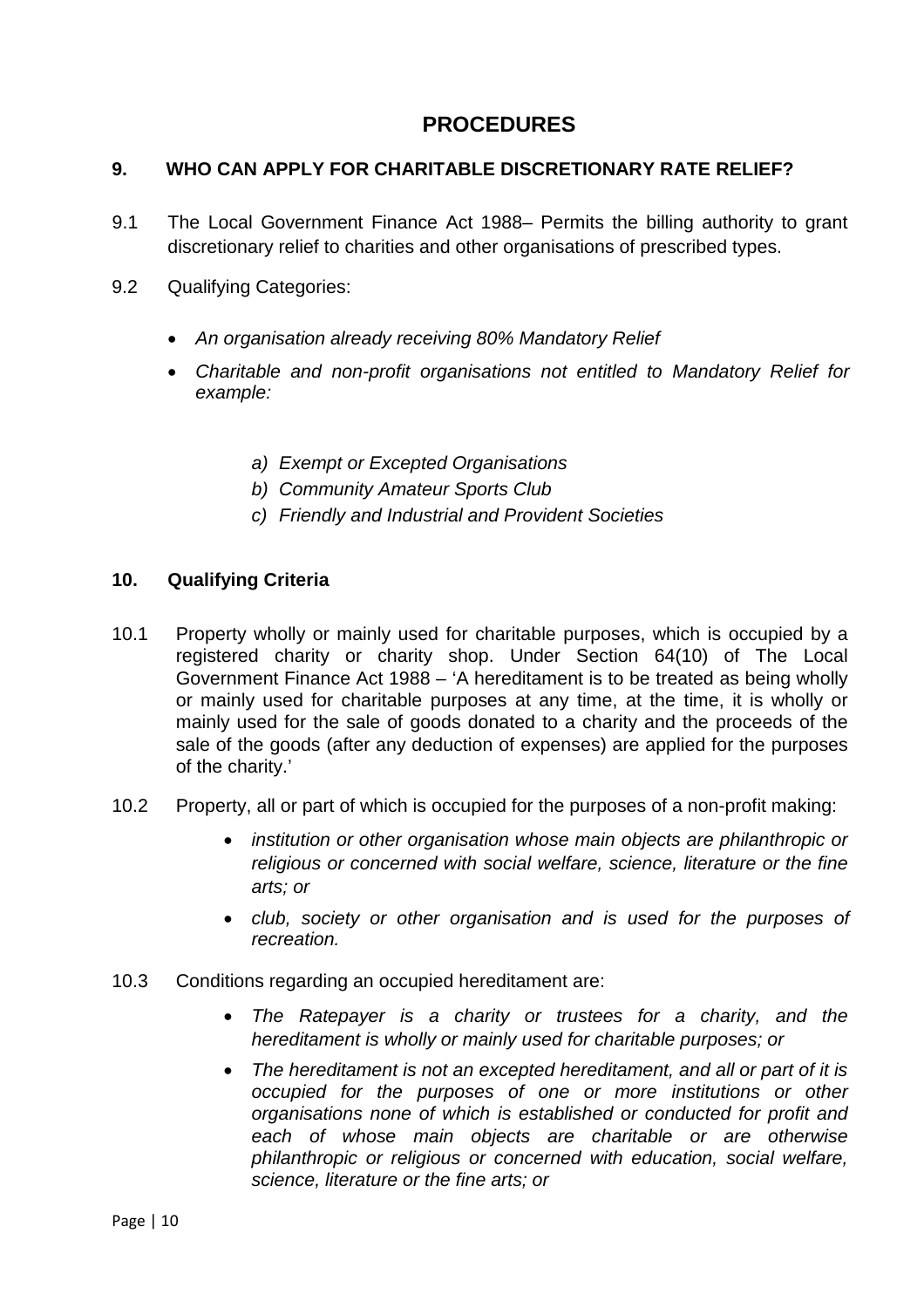• *The hereditament is not an excepted hereditament, it is wholly or mainly used for the purposes of recreation and all or part of it is occupied for the purpose of a club, society or other organisation not established or conducted for profit.*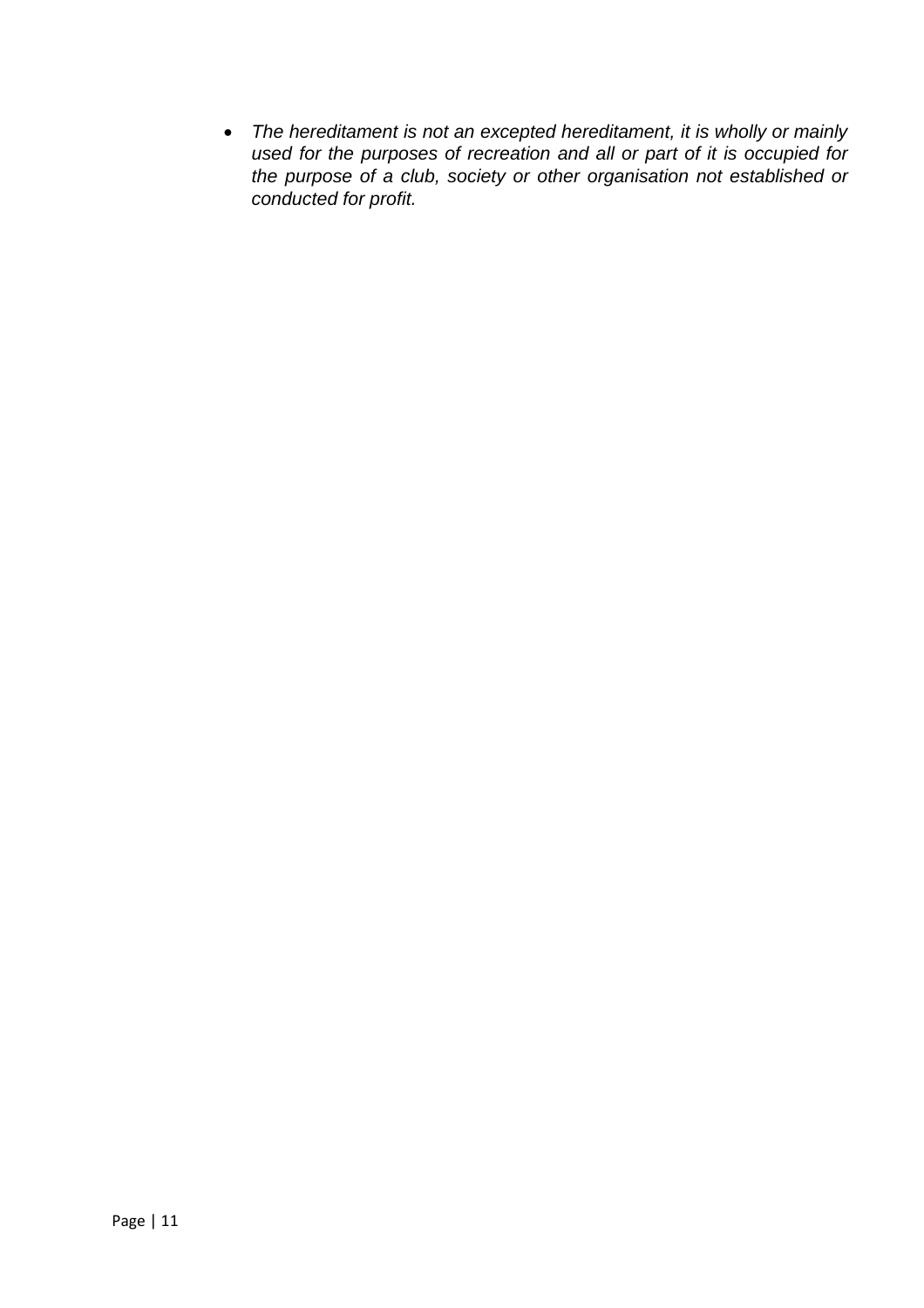- 10.4 Conditions regarding a part occupied or unoccupied hereditament are: (Under Section 48 of The Local Government Finance Act 1988)
	- *A hereditament not in use shall be treated as wholly or mainly used for charitable purposes if it appears when next in use it will be wholly or mainly used for charitable purposes; or*
	- *A hereditament not in use shall be treated as wholly or mainly used for the purposes of recreation if it appears that when next in use it will be used wholly or mainly for the purposes of recreation; or*
	- *A hereditament which is wholly unoccupied shall be treated as an excepted hereditament if it appears that when any of it is next occupied the hereditament will be an excepted hereditament or*
	- If a hereditament is wholly unoccupied but it appears that it or any part *of it when next occupied will be occupied for particular purposes, the hereditament or part concerned shall be treated as occupied for those purposes.*

### **11 HOW DOES AN ORGANISATION APPLY FOR DISCRETIONARY RATE RELIEF?**

11.1 In order to be considered for Charitable Discretionary Rate Relief, an organisation is required to complete and return an Application for Charitable Relief and **Discretionary** 

Relief from the Non- Domestic Rate form, via email or by hard copy..

11.2 Attached to the application must be a certified copy of the organisation's last three years accounts, a copy of the organisation's constitution and a copy of their charitable status certificate, if appropriate.

#### **1 212.0 HOW DO WE RECEIVE DISCRETIONARY RATE RELIEF APPLICATIONS?**

12.1 Applications can be by email [\(nndr@watford.gov.uk\)](mailto:nndr@watford.gov.uk) or sent directly to the Business Rates team.

#### **1 313.0 HOW ARE DISCRETIONARY RATE RELIEF APPLICATIONS DEALT WITH?**

13.1 The form should be checked to ensure it has been signed and all relevant questions answered. The last three years accounts must be attached, along with the organisations Constitution and charity number, if applicable.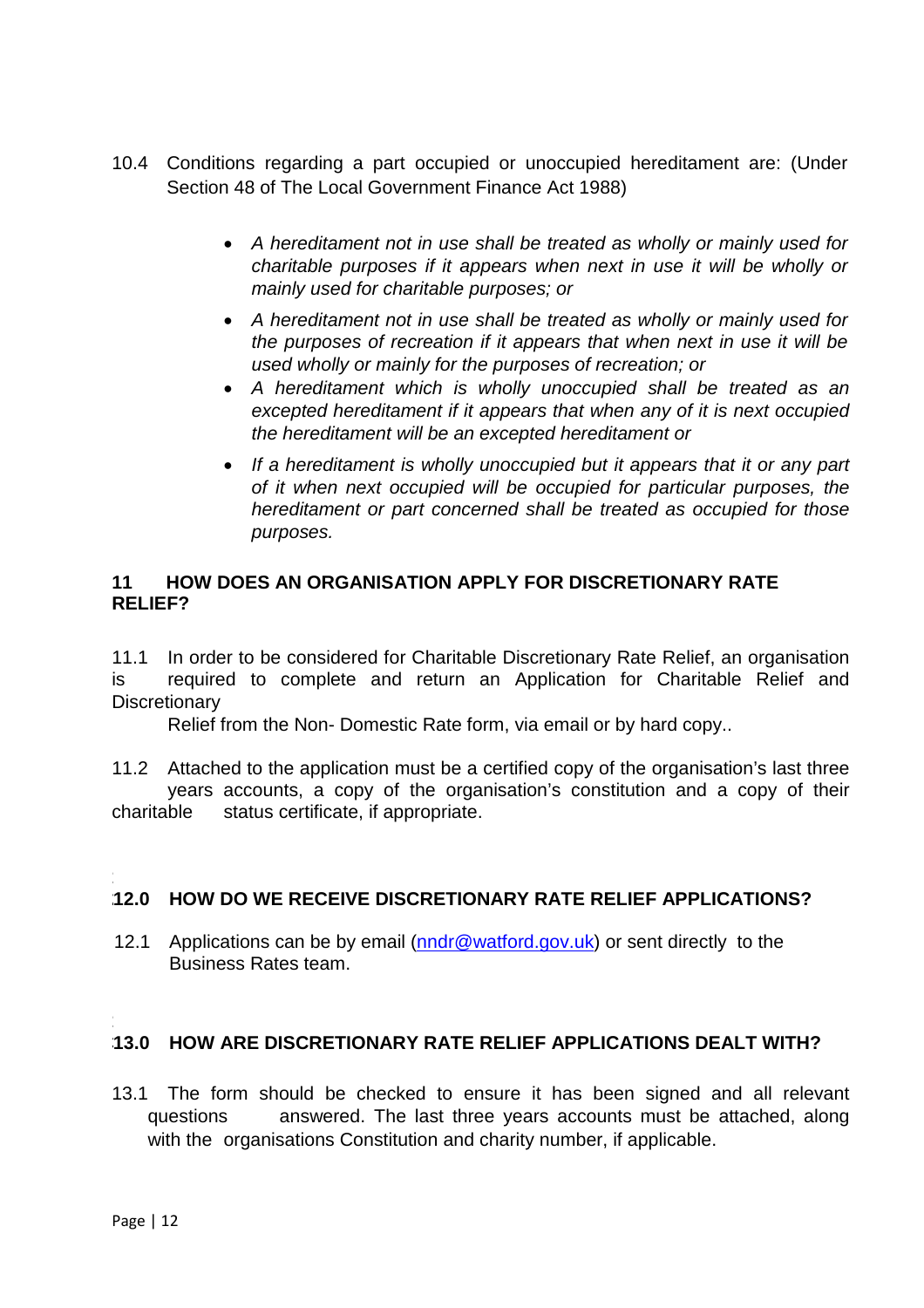- 13.2 An assessment of the organisation will then be done based on the 'Granting Relief' section of the Policy for Charitable Discretionary Rate Relief as above. A checklist is to be completed for each application.
- 13.3 Brief reasons for the decision should be noted at the bottom of the checklist and the decision clearly marked. This must be signed and dated by the Officer making the decision.

# **14 ORGANISATION GRANTED DISCRETIONARY RATE RELIEF**

- 14.1 A notification letter will be sent to organisation.
- 14.2 Relief is loaded onto the Academy system for the appropriate financial year.

# **15 ORGANISATION NOT GRANTED DISCRETIONARY RATE RELIEF**

15.1 A notification letter will be sent to such organisations, in which they will be advised of the appeal procedure and will be given one month to reply with reasons for their appeal.

### **16 KEEPING A RECORD OF GRANTS**

16.1 An electronic record is kept of all accounts that have Discretionary Rate Relief applied to their account on the Academy Non Domestic Rate Relief system. A check will be carried out on a regular basis to ensure that no unauthorised relief has been applied to an account.

### **17 THE RIGHT TO SEEK A REVIEW**

17.1 There is no right of appeal against a Discretionary Rate Relief decision, and although there is Guidance for how authorities should deal with appeals against their decisions of Discretionary Rate Relief, we have no legal obligation to actually review the decision unless it is challenged as not being made in accordance with the written<br>procedure that the Council has adopted. Such a challenge must be made through the Council has adopted. Such a challenge must be made through Judicial Review.

- 17.2 The Revenues Service will operate the following policy when dealing with requests to review a decision not to grant Discretionary Rate Relief, or to grant less than full Discretionary Rate Relief or not to backdate Discretionary Rate Relief.
- 17.3 An organisation (or their appointee or agent) that disagrees with a Discretionary Rate Relief decision may dispute the decision. A request for review shall be delivered in writing to a designated office within one calendar month of the written Discretionary Rate Relief decision being issued.